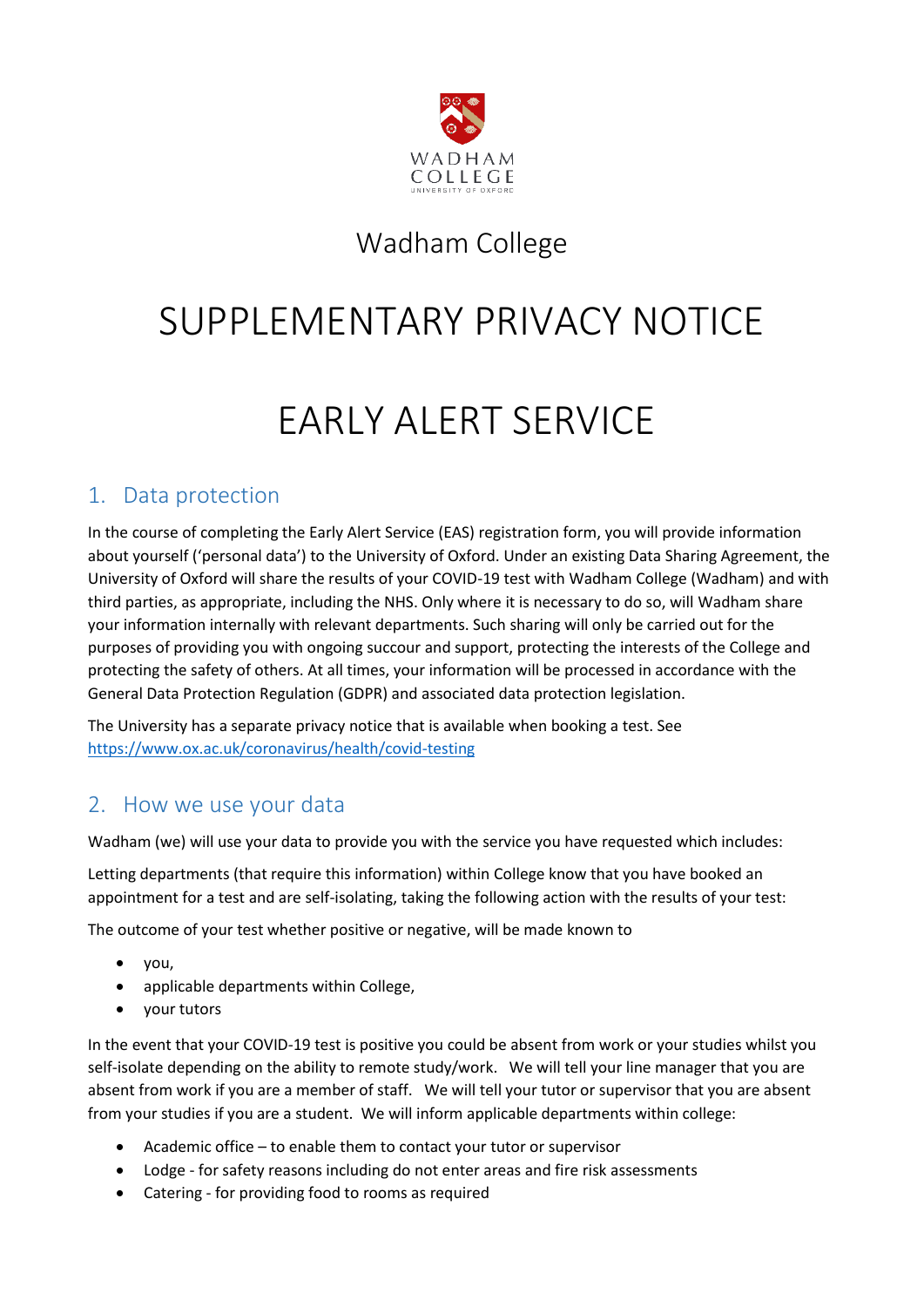- Maintenance for ensuring rooms are not entered without applicable PPE
- Housekeeping for ensuring rooms are not entered without applicable PPE
- Accommodation, Sales & Events Office to assist with tracking data and communicating to departments
- Wadham Pandemic Executive Team as the body with delegated oversight of the college for the pandemic

We need to process your data for these purposes to operate safely which is a task we carry out in the public interest.

Data concerning health is special category data which means that we must meet additional requirements to process it. The additional requirement we meet to process your health data is that the processing is necessary for the purpose of meeting our health and safety obligations to our students and staff and visitors, for example contractors undertaking compliance work, to the College.

We will only use your data for the purposes for which we collected it, unless we reasonably consider that we need to use it for another related reason and that reason is compatible with the original purpose. If we need to use your data for an unrelated purpose, we will determine the most appropriate lawful basis for doing. For instance, we may seek your consent to use your data for that new purpose.

#### 3. Who has access to your data

Access to your data within the College will be provided to those who need to view it as part of their work in carrying out the purposes described above.

If your test result is positive, the College Nurse will share your result with the College GP Practice if you are registered with the practice.

We will not share your data with any other third-party organisation without your permission unless there are exceptional circumstances where it is in your best interests and to keep those supporting you safe (for example in a medical emergency where an ambulance may be called to support you).

#### 4. Retaining your data

We will only retain your data for as long as we need it to meet our purposes, including any relating to legal, accounting, or reporting requirements, this will typically be no more than 12 months.

#### 5. Security

Your data will be held securely in accordance with the College's policies and procedures, and in line with the requirements of data protection legislation. Further information on our Privacy Policy is available here: <https://www.wadham.ox.ac.uk/governance/wadham-college-gdpr-framework>

#### 6. Where we store and use your data

We securely store and use your data on College premises, in both a manual and electronic form.

#### 7. Automated decision making

We will not be using your data to make any automated decisions relating to you.